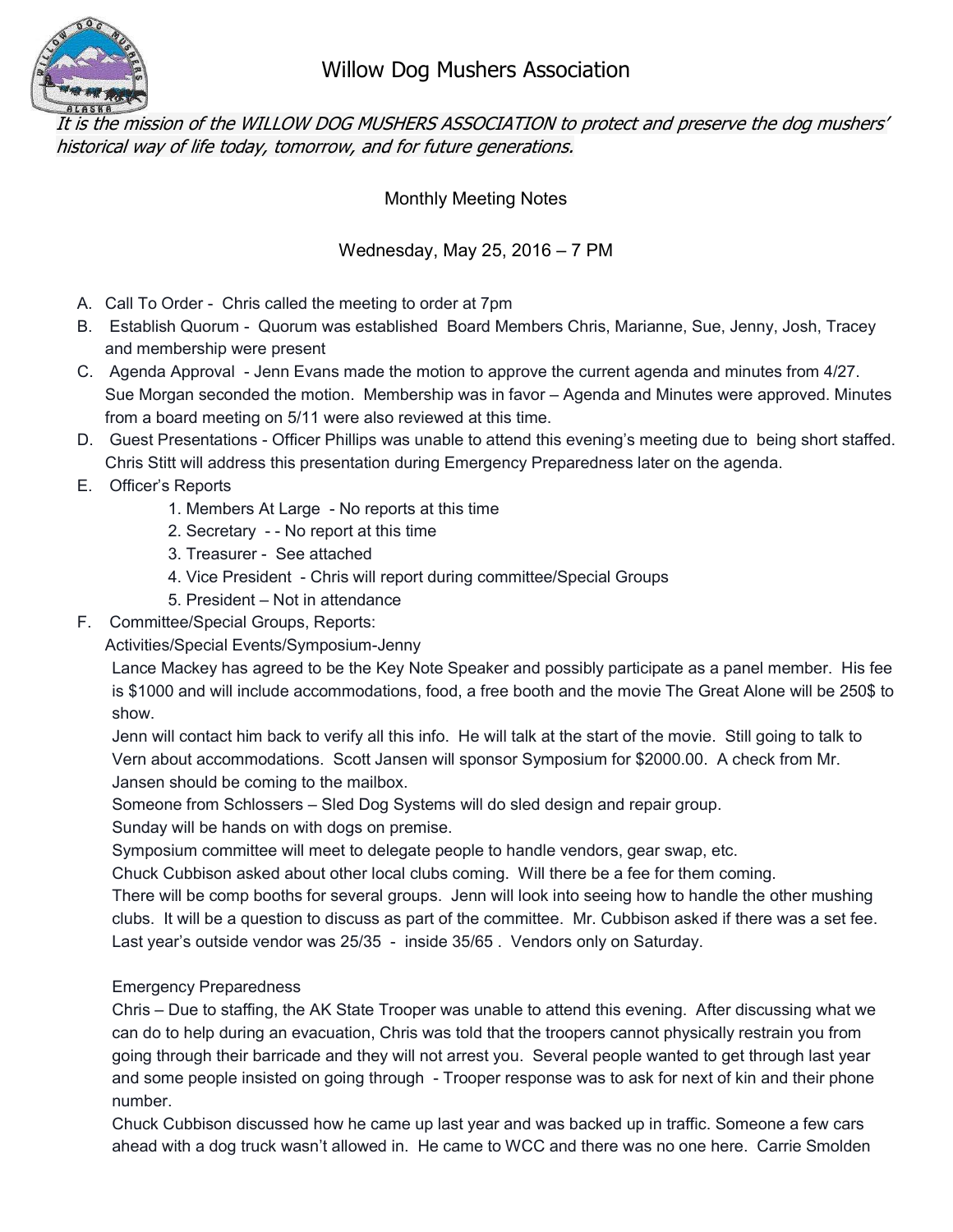was at WCC with Leos dogs. She said he could go with them. All they were asked by Troopers at this time was where they were going. They were let through without an issue. Chris stated that maybe there is more credibility if you are coming in with a dog truck. Community center or secondary site as a place to get into a dog truck to go help could be set up as a meeting place.

Sue heard they were blocking the road so her husband didn't come up. The question came up as to what if there were miles of traffic? What if the fire is on a Friday afternoon with miles of traffic? How to prove if you live up there or a physical address?

Depends on where you are trying to go through (Chuck)

JP was led in with a trooper to get into Willow from the north bound side.

JP was able to get hold of someone to request them.

It was an informal ad hoc… nothing about the situation that was consistent.

Carrie said it depended on who you talked to and how you talked to them.

JP didn't feel like it was smart to just take off and go through the barricade.

Chuck – you could go through but not all the way.

The trooper will not tell everyone in the line up to go through.

Chuck – mushers need to know that it appears if you are going to a specific location,,, if you are in a dog truck… last resort that you're going anyway.

Jenn – we could be proactive and have a little class about that. Terry said she lost a dog. The way people loaded dogs were all the way in. Steve parked on the road and brought dogs down. Marilyn pulled dog truck in … Loaded and went. People took gear and went. She took care of dogs that were dropping. Having a magnet board was helpful. She then knew she could leave. Jenn asked JP if it was still ok to use Underdog. JP said yes. Scott has offered his location as well. Underdog was and is a designated point. Chuck noted that Underdog and Martin Buser's Happy Trials are a bit more out of sight

Group agreed that Emergency Preparedness is something we need to continually revisit. We should get a list of locations. Creating a training video and being able to access it through the website was discussed. Tracey suggested that if someone has an evacuation plan already in place and can act it out this could be a good training video.

Jenn mentioned if we did this and had some sort of card that it might help. Tracey mentioned Jennifer Hawkes has worked on a bunch of instructional videos.

More ideas to come and focus on a video to come possibly.

Racing Research Committee-Chris

Chris – looking like it's good for 9 small races for Jrs on Saturdays culminating with WWC. Waco will cover all 9 races as part of the winter carnival. Roni talked to Chris about them possibly putting those days. Sue will check with those days and with insurance. There will also be WDMA insurance. Jenn talked to to Roni… Roni was going to look into it. She has info but hasn't been able to pass it on to Jenn yet. There is community interest in a 35-40 mile race in the community

Chris talked about possibly reviving the Don Bowers 300 mile race. Chris talked about bringing in lots of help grooming and trail crews. Terry mentioned a friend with gps coordinates of a property outside Skwenta with a lake and she would be willing to use the property.

Don Bowers was not associated with WACO. It was on the carnival weekend.

JP said you could make the Earl Norris longer if the club wanted too .

JP said the Earl Norris belongs to the WDMA Club as of last year. JP said they are no longer primaries involved with the race. JP said if we wanted to take that in another direction you certainly could.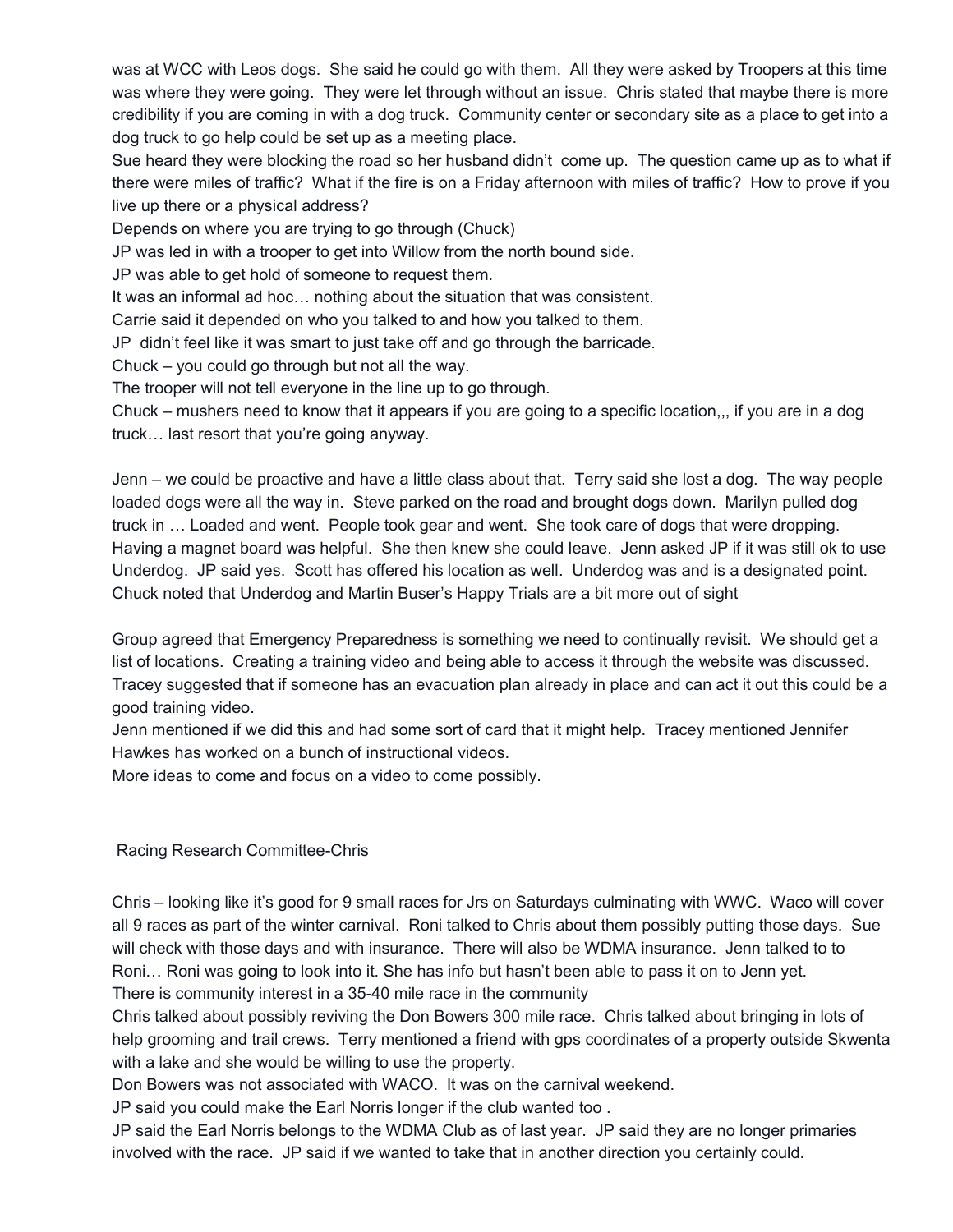Junior Races could be nine weeks - 1, 2 and 3 dogs - 1 100 yards 2 dog ½ around lake 3 dogs one time around the lakes. Format would be the same as carnival but maybe do it by age. Minimum possibly at 5 years.

Carrie will forward info she received from ASDRA about starting a junior club.

Chris contacted insurance about children's races. They want dates of the races not ages-

9 races and 35 or 40 miler…quote was for 295.94 for all events. Spectators only. No participants are not covered. That's why you have a waiver. 30 spectators per event.

Chris talked about board insurance in case something happened with the child and they wanted to sue. Eventhelper .com provided the quote. Roni will try to cover use of the lake and other requirements with WACO. Chris asked Sue to speak to Roni.

Chris will verify deductibles and coverage. She believes 100,000 per incident up to 200,000 settlement and 1000.00 deductible.

Carrie asked if it specifically if it covers dog bites.

Possibly look up coverage to \$1,000,000

Carrie asked about number of events.

Jenn and Chris 5 races with a 6 on carnival

Carrie spoke about number of races in conflict with parents that may be races.

Chris said that she has input that parents want races in this community. Races might conflict but these families are not racing

Carrie asked if there will be enough kids.

Chris talked about that this can be organized and she has the help if needed and she can pull in enough of people.

Jenn said that these kids may not be from mushing families. Dates are Christmas Eve and New Year's Eve. Put it on and see what the response is. Dates are just being thrown around.

Chris – if we drop it down it would be cheaper. Carrie wanted to know if we tack one on is there an availability of doing a rider at a later date.

Chris will find out if dates can be changed due to weather or adding on. Check on what it will cost to up the coverage.

Rudy had to leave but quickly reported that The Sockeye Fire rememberance was looking for a vendor table for WDMA and having people sign up.

## G. Unfinished Business

1. Website/Social Media – Brief Update

Photos are sent in – Jennifer needs board member bios asap.

Facebook site – Chris – Contacted Donna – Asked about Facebook –Donna is not giving up the page. She is willing to let it go through willow dog mushers. Bob sexton is currently an editor on her page. She sees no reason why we can't work with her.

We need to do something soon. Donna has her check in the mail. She is a member and she is willing to bring the page back to the site. Everything she puts on there is dog related.

JP – one of the issues is that she wanted to be running ads and things that were not relevant to the club. Willow Dog Mushers Association could add her as editor.

She won't give her page up. She forced us and would not relinquish control. When she got mad she kicked us all off.

Chuck asked if we could talk to Facebook.